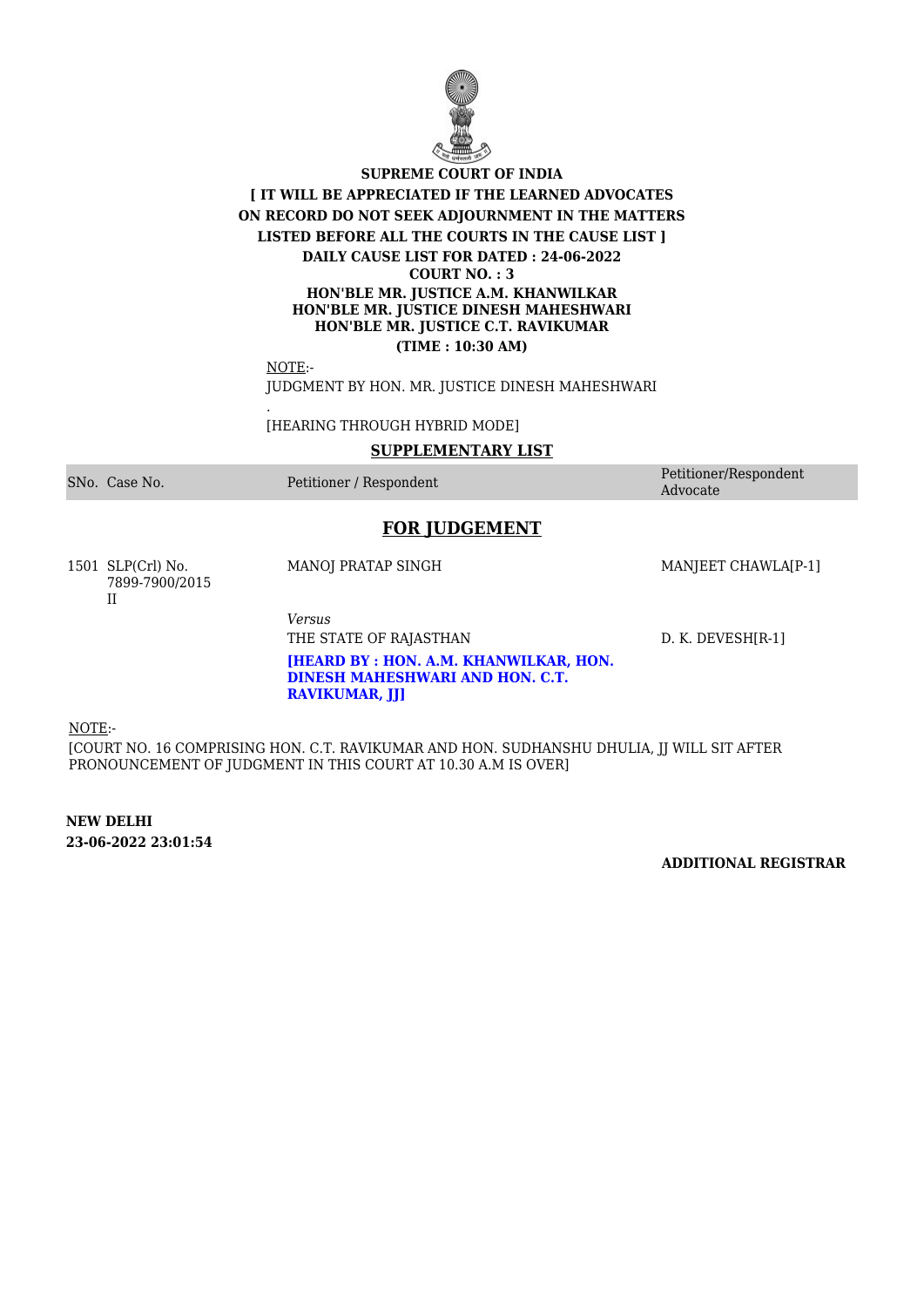

### **SUPREME COURT OF INDIA [ IT WILL BE APPRECIATED IF THE LEARNED ADVOCATES ON RECORD DO NOT SEEK ADJOURNMENT IN THE MATTERS LISTED BEFORE ALL THE COURTS IN THE CAUSE LIST ] DAILY CAUSE LIST FOR DATED : 24-06-2022 COURT NO. : 3 HON'BLE MR. JUSTICE A.M. KHANWILKAR HON'BLE MR. JUSTICE DINESH MAHESHWARI HON'BLE MR. JUSTICE C.T. RAVIKUMAR (TIME : 10:30 AM)**

NOTE:-

.

JUDGMENT BY HON. MR. JUSTICE A.M. KHANWILKAR

[HEARING THROUGH HYBRID MODE]

#### **SUPPLEMENTARY LIST**

SNo. Case No. 2008 Petitioner / Respondent Petitioner / Respondent Petitioner / Respondent Petitioner / Respondent

Advocate

# **FOR JUDGEMENT**

1502 Diary No. 34207-2018 II-B

ZAKIA AHSAN JAFRI AND ANR. APARNA BHAT[P-1]

*Versus* THE STATE OF GUJARAT AND ANR. DEEPANWITA

PRIYANKA[R-1], [R-2] ALDANISH REIN[INT]

#### **[ HEARD BY: HON. A.M. KHANWILKAR, HON. DINESH MAHESHWARI AND HON. C.T. RAVIKUMAR, JJ. ]**

NOTE:-

[COURT NO. 16 COMPRISING HON. C.T. RAVIKUMAR AND HON. SUDHANSHU DHULIA, JJ WILL SIT AFTER PRONOUNCEMENT OF JUDGMENT IN THIS COURT AT 10.30 A.M IS OVER]

**NEW DELHI 23-06-2022 23:03:07**

**ADDITIONAL REGISTRAR**